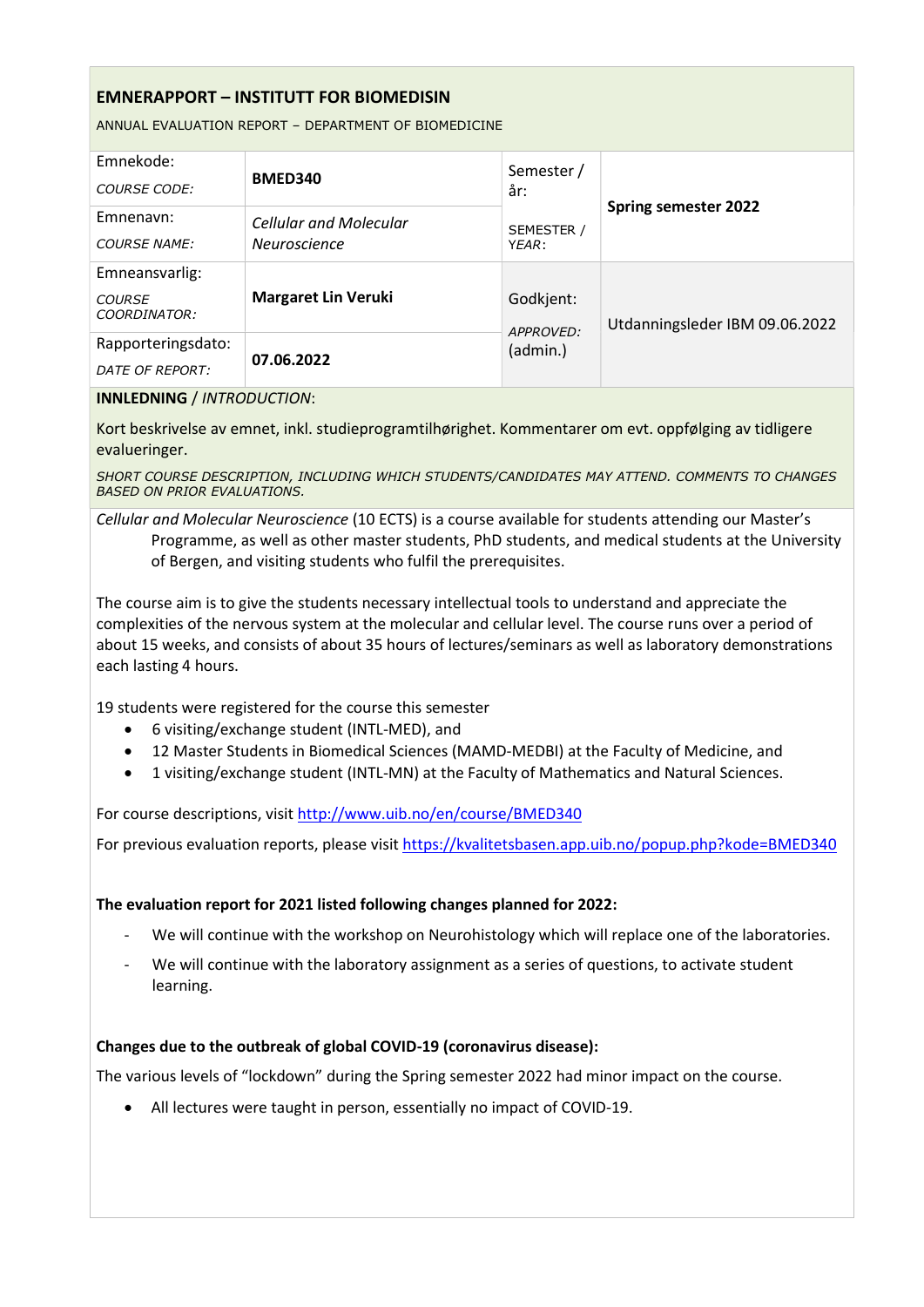| <b>STATISTIKK</b> / STATISTICS (admin.):                                                                   |               |       |              |                                                                     |    |    |  |  |  |
|------------------------------------------------------------------------------------------------------------|---------------|-------|--------------|---------------------------------------------------------------------|----|----|--|--|--|
| Antall vurderingsmeldte<br>studenter:<br><b>NUMBER OF CANDIDATES</b><br><b>REGISTERED FOR EXAMINATION:</b> |               | 18    | EXAMINATION: | Antall studenter møtt til eksamen:<br>NUMBER OF CANDIDATES ATTENDED |    |    |  |  |  |
| Karakter<br>skala<br>RAD.<br>SCA                                                                           | $\kappa$ A-F» | $A$ : | <b>B:</b>    | $\mathbf{C}$                                                        | D: | E: |  |  |  |
|                                                                                                            |               |       |              |                                                                     |    | 3  |  |  |  |

#### KOMMENTARER TIL KARAKTERFORDELINGEN / COMMENTS TO THE STATISTICS:

Emnerapporten utarbeides når sensuren etter ordinær eksamen i emnet er klar. For muntlige eksamener er da resultatfordelingen endelig, men for skriftlige eksamener kan endelig resultatfordeling avvike noe om evt. klagebehandling ikke er fullført.

THIS REPORT IS PREPARED AFTER ORDINARY EXAMINATION. FOR ORAL EXAMS, THE RESULTS ARE FINAL, FOR WRITTEN EXAMS, THE FINAL GRADING DISTRIBUTION MAY DIFFER SLIGHTLY IF CANDIDATE COMPLAINTS/APPEALS HAVE NOT BEEN PROCESSED.

### SAMMENDRAG AV STUDENTENE SINE TILBAKEMELDINGER / SUMMARY OF EVALUATIONS GIVEN BY THE STUDENTS

Spørreundersøkelse via Mitt UiB, annen evaluering, tilbakemelding fra tillitsvalgte og/eller andre.

COURSE EVALUATION ON MITT UIB, OTHER EVALUATIONS, RESPONSES FROM THE STUDENT REPRESENTATIVES AND/OR OTHERS.

SurveyXact was used as the digital evaluation system. Some of the questions were Multiple Choice Questions (MCQ), while others opened up for the students to give their own opinion as written text.

The survey was set up as an anonymous survey, and distributed to the students by use of their E-mail addresses at UiB. The Survey was distributed the 20 April to the 19 students registered for the course. Examination took place the 11 May. Reminders was sent the 13 and 16 May to those (resp. 19 and 17) that hadn't responded so far.

The attendees were asked about the academic content, the organization and the educational level of the teaching, and asked to evaluate the total workload of the course. They were asked to give their responses about the lectures, what they appreciate – or found disappointing – about the course, and to evaluate the given review articles.

Finally came some questions regarding the exam and their learning outcomes.

Due to the ongoing pandemic all students at the department were also asked this question:

"How have digital teaching methods and restrictions on education on campus affected your learning and your study life? Feel free to mention both negative and positive experiences."

When the survey closed the 18 May, one week after the exam, responses from 6 (32 %) students were registered.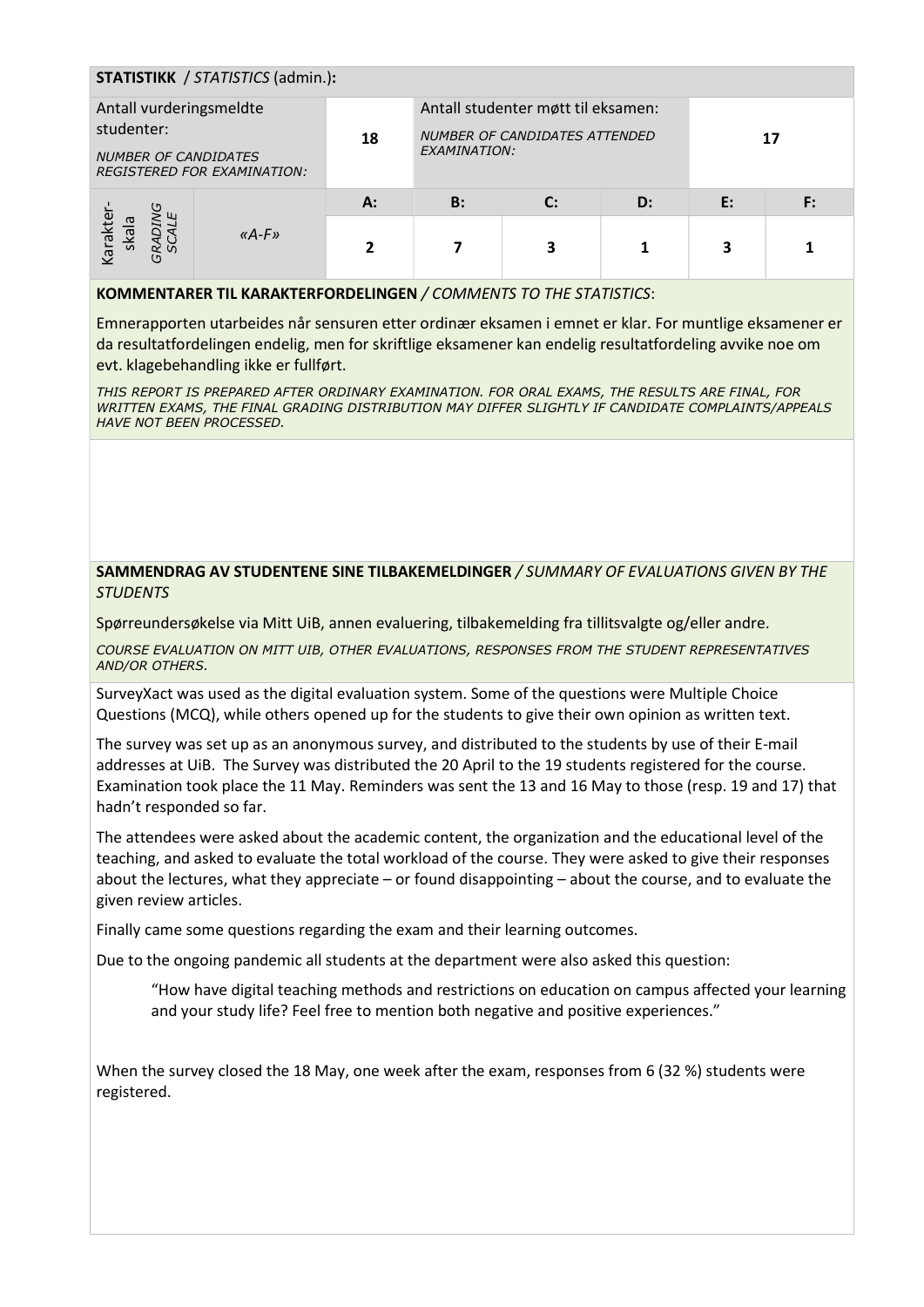

## RESULTS:

It is difficult to make conclusions from the student responses, as only three students answered all the questions and three students answered some of the questions.

The educational level of the course was rated "Average" to "High," and the workload was rated "Average" to "Too much". The academic content was found to be "Average" or "Too complicated" by 5 of the 6 respondants of this question, with one student finding the course "Far too complicated".

Generally, the respondants found that there was not enough time to read the assigned chapters between the lectures.

Comments about the method of teaching and the course lectures were generally good. One student was unhappy that the course was taught "in person" and "live" and expressed a preference for recorded lectures.

One student was critical and unhappy about the laboratories which were run as "workshops".

Most (3 of 4) of the responding students felt that the exam reflected what was taught in the course, with one student disagreeing.

Students felt that there learning outcome ranged from "Average" to "Really good".

We also got feedback from the students during the course. It seems that many students did not actually read the textbook chapters before the lectures and this led to limited discussion during the lectures. When asked during a lecture whether students had bought the book, most admitted they had not. This is unfortunate because the book comes with many online videos and quizzes which the students missed out on.

Finally, feedback from course lecturers suggests that some students were not actually interested in the subject matter, so it is unclear why they registered for the course.

EMNEANSVARLIG SIN EVALUERING OG VURDERING / EVALUATION AND COMMENTS BY COURSE COORDINATOR:

Faglæreres vurderinger av emnet. TEACHER COMMENTS.

Eksempel: Kommentarer om praktisk gjennomføring, undervisnings- og vurderingsformer, evt. endringer underveis, studieinformasjon på nett og Mitt UiB, litteraturtilgang, samt lokaler og utstyr.

EXAMPLE: COMMENTS ABOUT PRACTICAL IMPLEMENTATION, TEACHING AND ASSESSMENT METHODS, IF NECESSARY. FUTURE CHANGES/CHANGES IN PROGRESS, STUDY INFORMATION ON THE INTERNET AND MITT UIB, LITERATURE ACCESS, LOCALES AND EQUIPMENT.

It is important that the course lectures be spread out as much as possible during the semester so the students have enough time to read the assigned chapters.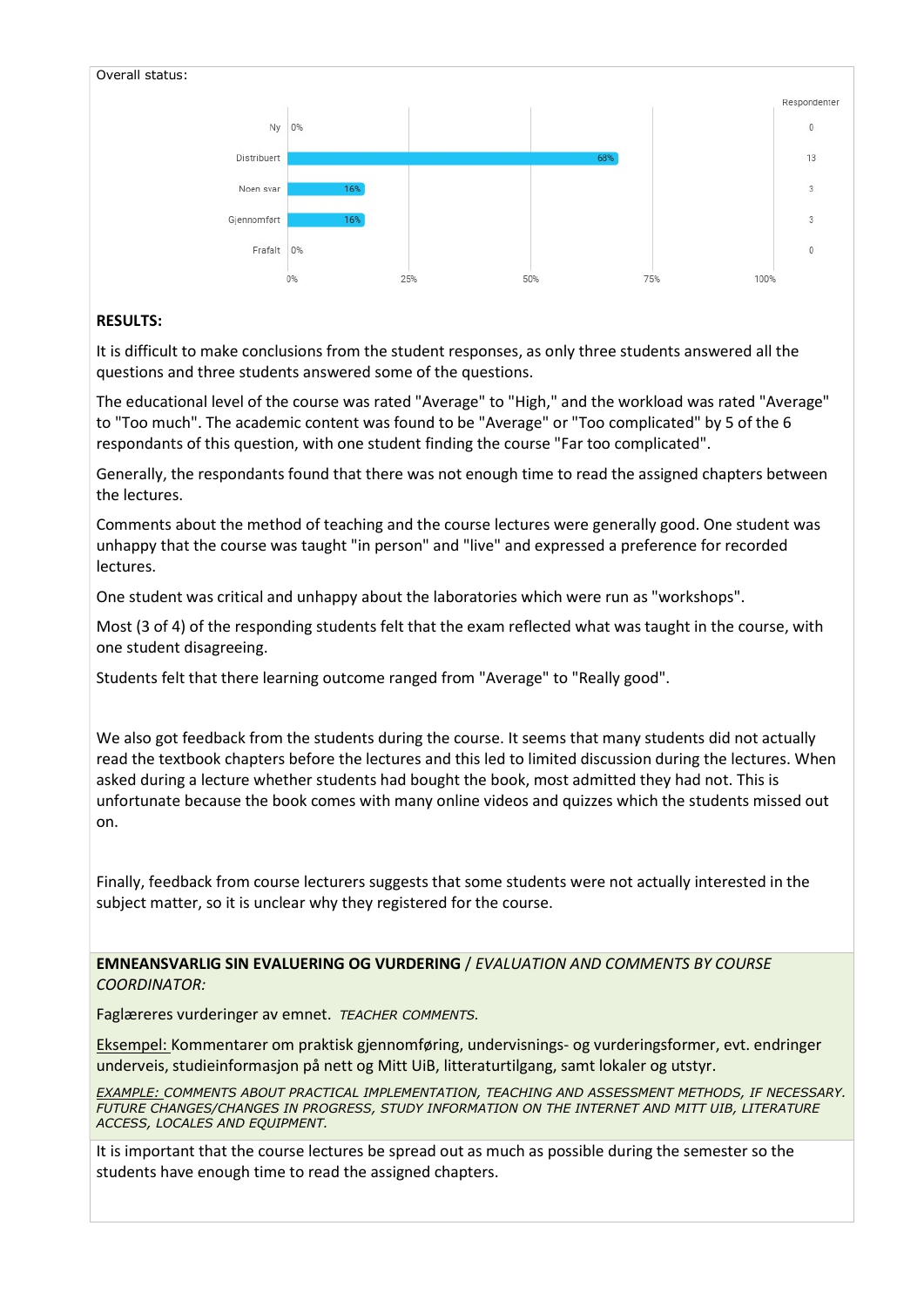MÅL FOR NESTE UNDERVISNINGSPERIODE – FORBEDRINGSTILTAK / PLANNED CHANGES FOR THE NEXT TEACHING PERIOD – HOW TO BE BETTER:

Changes for the future to be implemented.

1) Limit the course to 12 students.

2) Limit the course to students that are Master's students at the Medical Faculty, MATNAT, or students in MED, OD, NUTR or PHARM.

3) Do not open the course to ERASMUS/visiting students that are at the Bachelor level unless they have previously had a semester course in Neuroscience.

4) Rework the technical workshops to better meet the students' expectations and reduce the workload on the students.

5) Strongly encourage the students to buy the textbook so they have access to the on-line learning tools such as quizzes and videos.

6) Reduce the amount of material by reducing the number of chapters that are covered in the course.

7) Rewrite the course description to indicate that the course is taught at a high level and the subject matter is complex. Be clear that mastering the course material will require motivation and interest in the material taught.